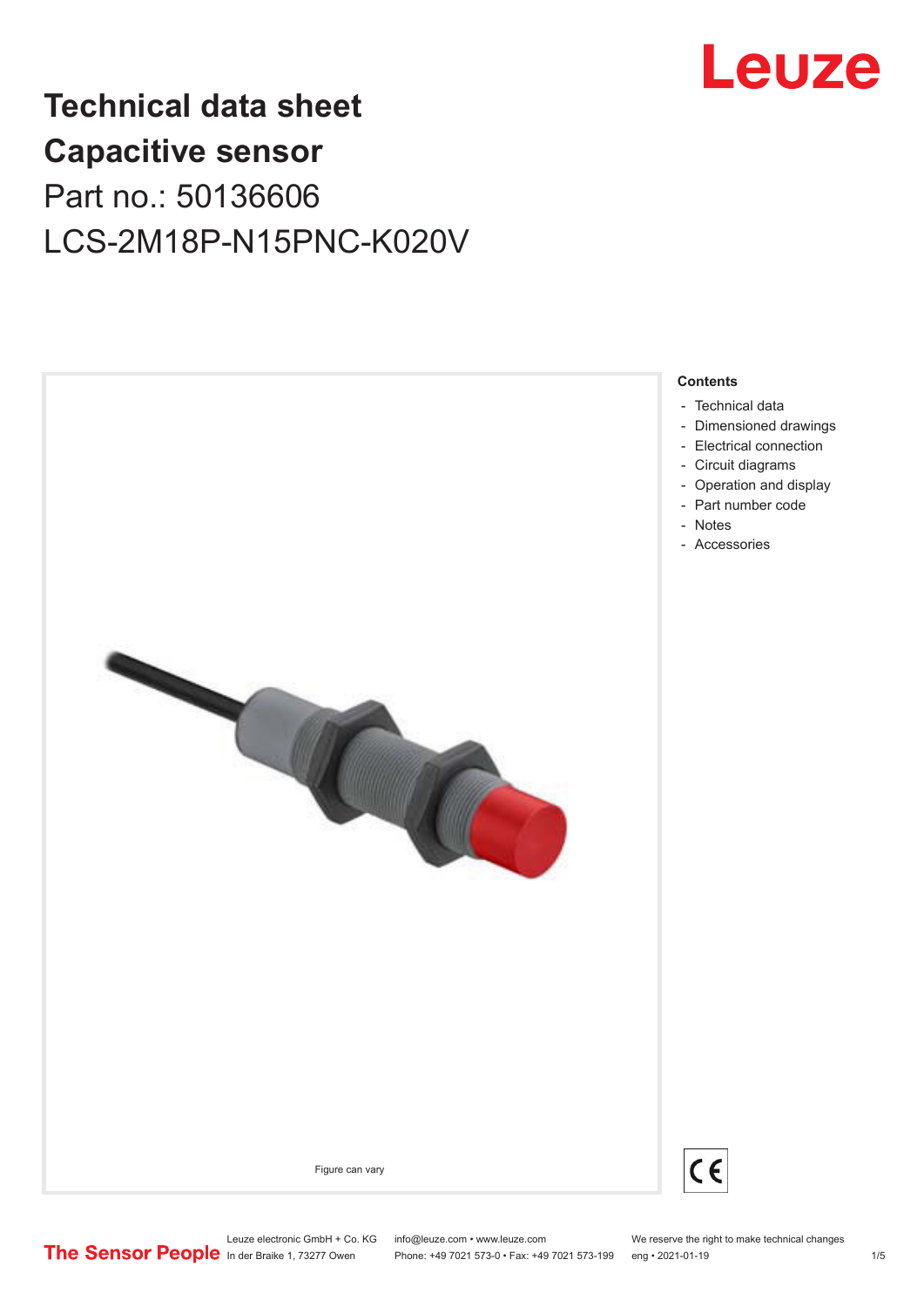### <span id="page-1-0"></span>**Technical data**

# Leuze

| <b>Basic data</b>                                         |                                                   |  |  |
|-----------------------------------------------------------|---------------------------------------------------|--|--|
| <b>Series</b>                                             | $LCS-2$                                           |  |  |
| Switching distance S <sub>n</sub>                         | $215$ mm                                          |  |  |
| <b>Assured switching distance</b>                         | 12.1 mm                                           |  |  |
| <b>Electrical data</b>                                    |                                                   |  |  |
|                                                           |                                                   |  |  |
| <b>Protective circuit</b>                                 | Polarity reversal protection                      |  |  |
|                                                           | Short circuit protected                           |  |  |
| Performance data                                          |                                                   |  |  |
|                                                           | 10  30 V, DC                                      |  |  |
| Supply voltage U <sub>B</sub>                             |                                                   |  |  |
| <b>Residual ripple</b>                                    | 010%                                              |  |  |
| <b>Open-circuit current</b>                               | 10 mA                                             |  |  |
| Temperature drift, max. (in % of S,)                      | 10 %                                              |  |  |
| Repeatability, max. (in % of S.)                          | 5 %                                               |  |  |
| <b>Rated operating current</b>                            | 200 mA                                            |  |  |
|                                                           |                                                   |  |  |
| Outputs<br>Number of digital switching outputs 1 Piece(s) |                                                   |  |  |
|                                                           |                                                   |  |  |
| Switching outputs                                         |                                                   |  |  |
| <b>Type</b>                                               | Digital switching output                          |  |  |
| Voltage type                                              | DC                                                |  |  |
|                                                           |                                                   |  |  |
| <b>Switching output 1</b>                                 |                                                   |  |  |
| Assignment                                                | Connection 1, conductor 2                         |  |  |
| <b>Switching element</b>                                  | <b>Transistor, PNP</b>                            |  |  |
| <b>Switching principle</b>                                | NC (normally closed)                              |  |  |
|                                                           |                                                   |  |  |
| <b>Timing</b>                                             |                                                   |  |  |
| <b>Switching frequency</b>                                | 100 Hz                                            |  |  |
|                                                           |                                                   |  |  |
| <b>Connection</b>                                         |                                                   |  |  |
| <b>Number of connections</b>                              | 1 Piece(s)                                        |  |  |
|                                                           |                                                   |  |  |
| <b>Connection 1</b>                                       |                                                   |  |  |
| <b>Function</b>                                           | Signal OUT                                        |  |  |
|                                                           | Voltage supply                                    |  |  |
| <b>Type of connection</b>                                 | Cable                                             |  |  |
| <b>Cable length</b>                                       | 2,000 mm                                          |  |  |
| <b>Sheathing material</b>                                 | <b>PVC</b>                                        |  |  |
| <b>Number of conductors</b>                               | 3-wire                                            |  |  |
| Wire cross section                                        | $0.35$ mm <sup>2</sup>                            |  |  |
| <b>Mechanical data</b>                                    |                                                   |  |  |
| Design                                                    | Cylindrical                                       |  |  |
| <b>Thread size</b>                                        | M18 x 1 mm                                        |  |  |
| Dimension (Ø x L)                                         | 18 mm x 70 mm                                     |  |  |
| Type of installation                                      | Non-embedded                                      |  |  |
| <b>Housing material</b>                                   | Plastic                                           |  |  |
| <b>Plastic housing</b>                                    |                                                   |  |  |
| Sensing face material                                     | Polybutylene (PBT)<br>Plastic, Polybutylene (PBT) |  |  |
|                                                           |                                                   |  |  |

### **Operation and display**

| Type of display                     | I FD                    |
|-------------------------------------|-------------------------|
| <b>Number of LEDs</b>               | 1 Piece(s)              |
| <b>Operational controls</b>         | Multiturn potentiometer |
| Function of the operational control | Sensitivity adjustment  |
| Switching distance, adjustable      | Yes                     |

| I FD                    |  |
|-------------------------|--|
| 1 Piece(s)              |  |
| Multiturn potentiometer |  |
| Sensitivity adjustment  |  |
|                         |  |

| <b>Environmental data</b>      |                |  |  |
|--------------------------------|----------------|--|--|
| Ambient temperature, operation | $-2570 °C$     |  |  |
| <b>Certifications</b>          |                |  |  |
| Degree of protection           | IP 67          |  |  |
| <b>Protection class</b>        | Ш              |  |  |
| <b>Standards applied</b>       | IEC 60947-5-2  |  |  |
| <b>Correction factors</b>      |                |  |  |
| Acetone                        | 0.75           |  |  |
| <b>Acrylic resin</b>           | 0.10.25        |  |  |
| Alcohol                        | 0.85           |  |  |
| Ammonia                        | 0.70.85        |  |  |
| Aniline                        | 0.4            |  |  |
| <b>Gasoline</b>                | 0.1            |  |  |
| <b>Celluloid</b>               | 0.15           |  |  |
| <b>Liquid chlorine</b>         | 0.1            |  |  |
| Ebonite                        | 0.15           |  |  |
| <b>Epoxy resin</b>             | 0.150.35       |  |  |
| Crude oil                      | 0.05           |  |  |
| <b>Ethanol</b>                 | 0.85           |  |  |
| Ethylene glycol                | 0.93           |  |  |
| Freon R22 and 502 (liquid)     | 0.35           |  |  |
| Grain                          | 0.150.3        |  |  |
| Glass                          | 0.20.55        |  |  |
| Glycerin                       | 0.98           |  |  |
| <b>Rubber</b>                  | 0.150.9        |  |  |
| Wood, wet                      | 0.60.85        |  |  |
| Wood, dry                      | 0.10.4         |  |  |
| <b>Carbon dioxide</b>          | 0              |  |  |
| Air                            | 0              |  |  |
| Marble                         | 0.5            |  |  |
| <b>Flour</b>                   | 0.05           |  |  |
| <b>Melamine resin</b>          | 0.250.55       |  |  |
| <b>Milk powder</b>             | 0.2            |  |  |
| <b>Nylon</b>                   | 0.20.3         |  |  |
| Oil-containing paper           | 0.25           |  |  |
| Paper                          | 0.1            |  |  |
| Polyamide<br>Polyester resin   | 0.3<br>0.150.5 |  |  |
| Pressboard                     | 0.10.3         |  |  |
| <b>PTFE</b>                    | 0.1            |  |  |
| <b>Quartz glass</b>            | 0.2            |  |  |
| Salt                           | 0.35           |  |  |
| Sand                           | 0.150.3        |  |  |
| Water                          | 1              |  |  |
| <b>Cement dust</b>             | 0.25           |  |  |
| Sugar                          | 0.15           |  |  |
|                                |                |  |  |
| <b>Classification</b>          |                |  |  |
| <b>Customs tariff number</b>   | 85365019       |  |  |
| eCl@ss 5.1.4                   | 27270102       |  |  |
| eCl@ss 8.0                     | 27270102       |  |  |
| eCl@ss 9.0                     | 27270102       |  |  |
| eCl@ss 10.0                    | 27270102       |  |  |
| eCl@ss 11.0                    | 27270102       |  |  |
| <b>ETIM 5.0</b>                | EC002715       |  |  |

Leuze electronic GmbH + Co. KG info@leuze.com • www.leuze.com We reserve the right to make technical changes<br>
The Sensor People in der Braike 1, 73277 Owen Phone: +49 7021 573-0 • Fax: +49 7021 573-199 eng • 2021-01-19

**Cover material Cover material** Plastic, Polybutylene (PBT)

Phone: +49 7021 573-0 • Fax: +49 7021 573-199 eng • 2021-01-19

**ETIM 6.0** EC002715 **ETIM 7.0** EC002715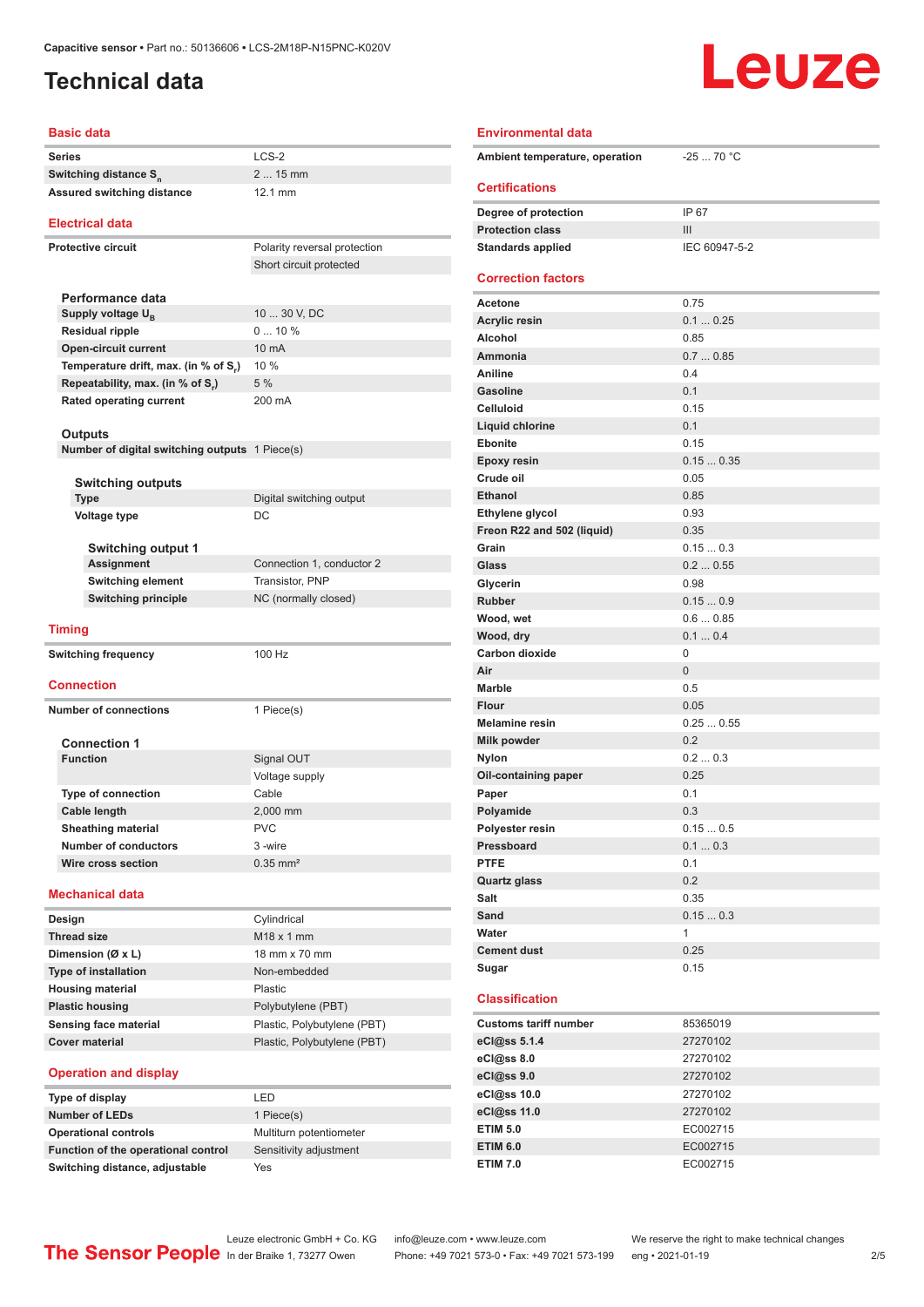### <span id="page-2-0"></span>**Dimensioned drawings**

All dimensions in millimeters



### **Electrical connection**

### **Connection 1**

| <b>Function</b>             | Signal OUT             |
|-----------------------------|------------------------|
|                             | Voltage supply         |
| Type of connection          | Cable                  |
| Cable length                | 2,000 mm               |
| <b>Sheathing material</b>   | <b>PVC</b>             |
| <b>Number of conductors</b> | 3-wire                 |
| Wire cross section          | $0.35$ mm <sup>2</sup> |
|                             |                        |

#### **Conductor color Conductor assignment**

| <b>Brown</b> | 10 - 30 V DC |
|--------------|--------------|
| <b>Black</b> | <b>OUT</b>   |
| <b>Blue</b>  | <b>GND</b>   |

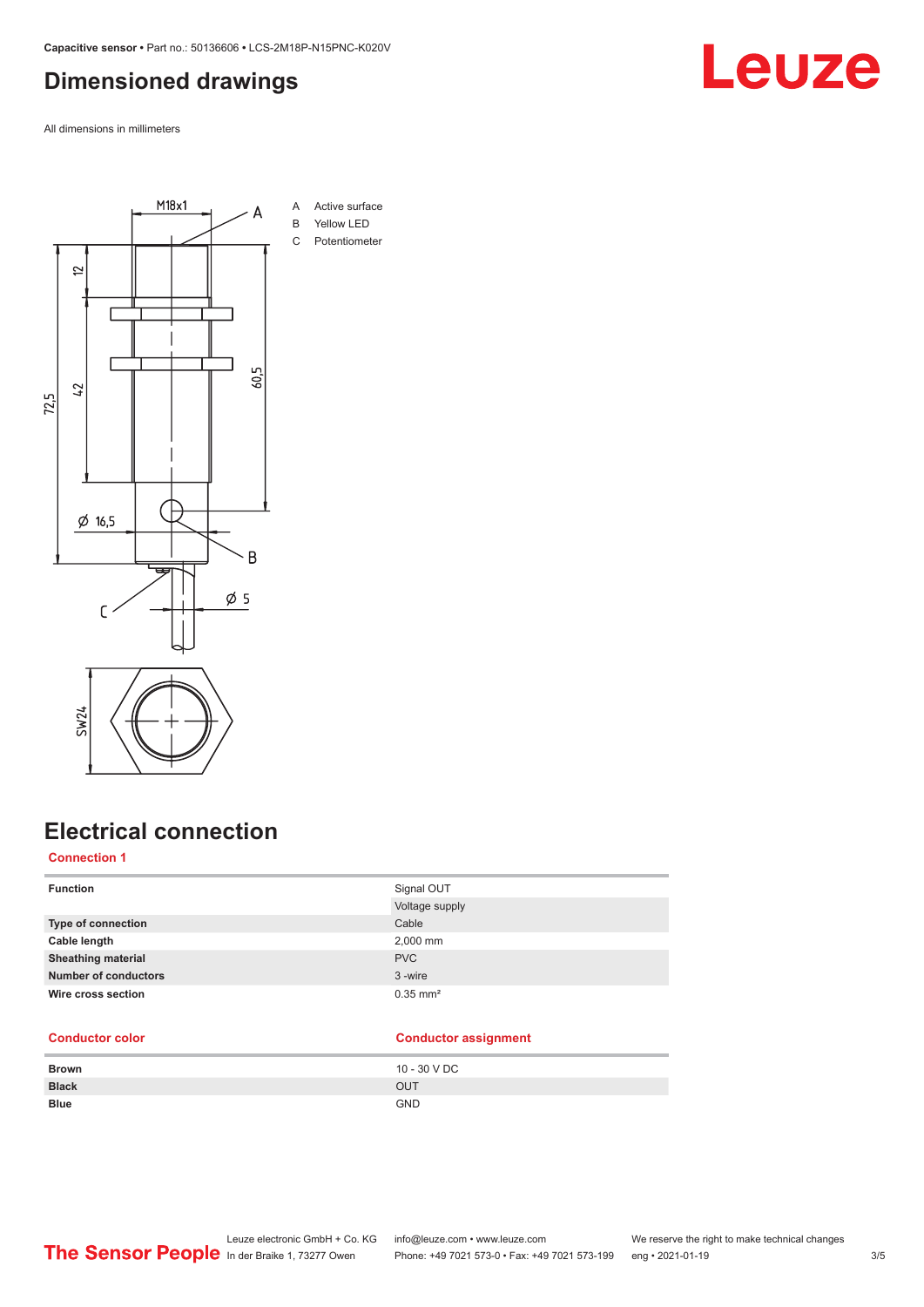### <span id="page-3-0"></span>**Circuit diagrams**





### **Operation and display**



**1** Yellow, continuous light Switching output/switching state

### **Part number code**

Part designation: **LCS-ABBBC-DDDEFF-GHHHIJJJ KK**

| <b>LCS</b> | <b>Operating principle</b><br>LCS: capacitive sensor                                                                                                                                                                                                                                                                                                                                                                                                                                                                                                                                                                                                                                                                                                                                                                       |
|------------|----------------------------------------------------------------------------------------------------------------------------------------------------------------------------------------------------------------------------------------------------------------------------------------------------------------------------------------------------------------------------------------------------------------------------------------------------------------------------------------------------------------------------------------------------------------------------------------------------------------------------------------------------------------------------------------------------------------------------------------------------------------------------------------------------------------------------|
| A          | <b>Series</b><br>1: series 1 "Extended"<br>2: series 2 "Advanced"                                                                                                                                                                                                                                                                                                                                                                                                                                                                                                                                                                                                                                                                                                                                                          |
| <b>BBB</b> | Design<br>M12: series with M12 x 1 external thread<br>M <sub>18</sub> : series with M <sub>18</sub> x 1 external thread<br>M30: series with M30 x 1.5 external thread<br>Q40: series in cubic design, length 40 mm<br>Q54: series in cubic design, length 54 mm                                                                                                                                                                                                                                                                                                                                                                                                                                                                                                                                                            |
| C          | <b>Housing material</b><br>B: brass<br>M: metal<br>P: plastic/PBT<br>T: PTFE                                                                                                                                                                                                                                                                                                                                                                                                                                                                                                                                                                                                                                                                                                                                               |
| <b>DDD</b> | Measurement range / type of installation<br>F03: typ. range limit 3.0 mm / embedded installation<br>F04: typ. range limit 4.0 mm / embedded installation<br>F05: typ. range limit 5.0 mm / embedded installation<br>F06: typ. range limit 6.0 mm / embedded installation<br>F08: typ. range limit 8.0 mm / embedded installation<br>F10: typ. range limit 10.0 mm / embedded installation<br>F15: typ. range limit 15.0 mm / embedded installation<br>F20: typ. range limit 20.0 mm / embedded installation<br>N06: typ. range limit 6.0 mm / non-embedded installation<br>N08: typ. range limit 8.0 mm / non-embedded installation<br>N15: typ. range limit 15.0 mm / non-embedded installation<br>N25: typ. range limit 25.0 mm / non-embedded installation<br>N30: typ. range limit 30.0 mm / non-embedded installation |
| E          | <b>Output function</b><br>B: NC and NO contact<br>N: NPN<br>P: PNP                                                                                                                                                                                                                                                                                                                                                                                                                                                                                                                                                                                                                                                                                                                                                         |
| FF         | Switching<br>NC: normally closed contact<br>NO: normally open contact<br>NP: programmable                                                                                                                                                                                                                                                                                                                                                                                                                                                                                                                                                                                                                                                                                                                                  |
| G          | <b>Connection cable</b><br>$K:$ cable<br>n/a: no cable                                                                                                                                                                                                                                                                                                                                                                                                                                                                                                                                                                                                                                                                                                                                                                     |
| <b>HHH</b> | Cable length<br>020: length 2,000 mm<br>003: length 300 mm<br>n/a: no cable                                                                                                                                                                                                                                                                                                                                                                                                                                                                                                                                                                                                                                                                                                                                                |